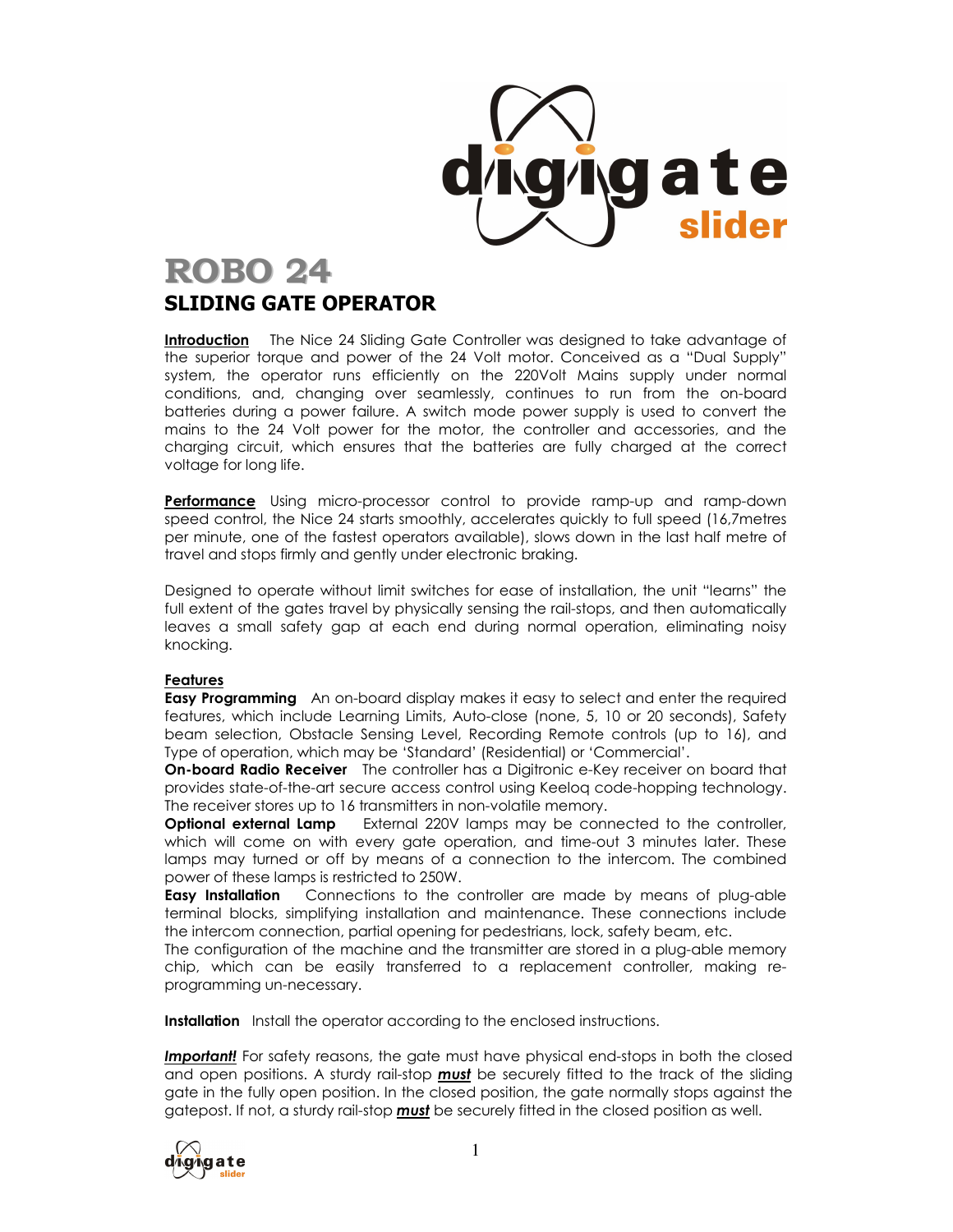**Height adjustment** For the height adjustment to be possible, the four adjusting screws provided in the small accessory box must be fitted as in fig. 9 on page 7, **before** mounting the machine to the steel base plate. Ideally, these screws should protrude 5 to 10 mm, creating a gap between the base plate and the under side of the machine. This will allow for subsequent height adjustment.

**Wiring** For all connections refer to Fig. 1.

Mains. A suitable cable (armoured 3-core or Surfex) should be used from a 2-amp circuit breaker on the distribution board to the site of the motor, where it is brought up through the opening in the base plate. See page 5 Fig. 4. Connect the earth wire and the armour to the spare lug provided on the chassis earthing point. Connect the Line and Neutral wires to the terminals 'L' and 'N' on the controller, shown as '230V MAINS' in Fig. 1.



# Accessories.

Before connecting any accessories, decide which 'Type' of operating mode will be used, 'Standard' or 'Commercial'. 'Standard' is suitable for residential purposes, giving each user full control of the gate. 'Commercial' avoids conflicting inputs by providing a dedicated 'Open' input for the users. Separate 'Stop' and 'Close' connections are also provided.

# Note: All the accessories are referenced to '0V-COM'.

N.C. and N.O. refer to switch contacts, and stand for 'Normally Closed' and 'Normally Open'.

Partial. For pedestrian use, a key Switch may be connected to 'Partial'.

This switch will cause the gate to open to a width of about 1,2m. Once partially opened, the gate may be re-closed using the same switch, or it will auto-close in the time selected (5, 10 or 20 seconds) or in 5 seconds if Auto-close is not selected.

If the gate is closing after being partially opened and the safety beam is blocked, the gate will only re-open to the partially open point.

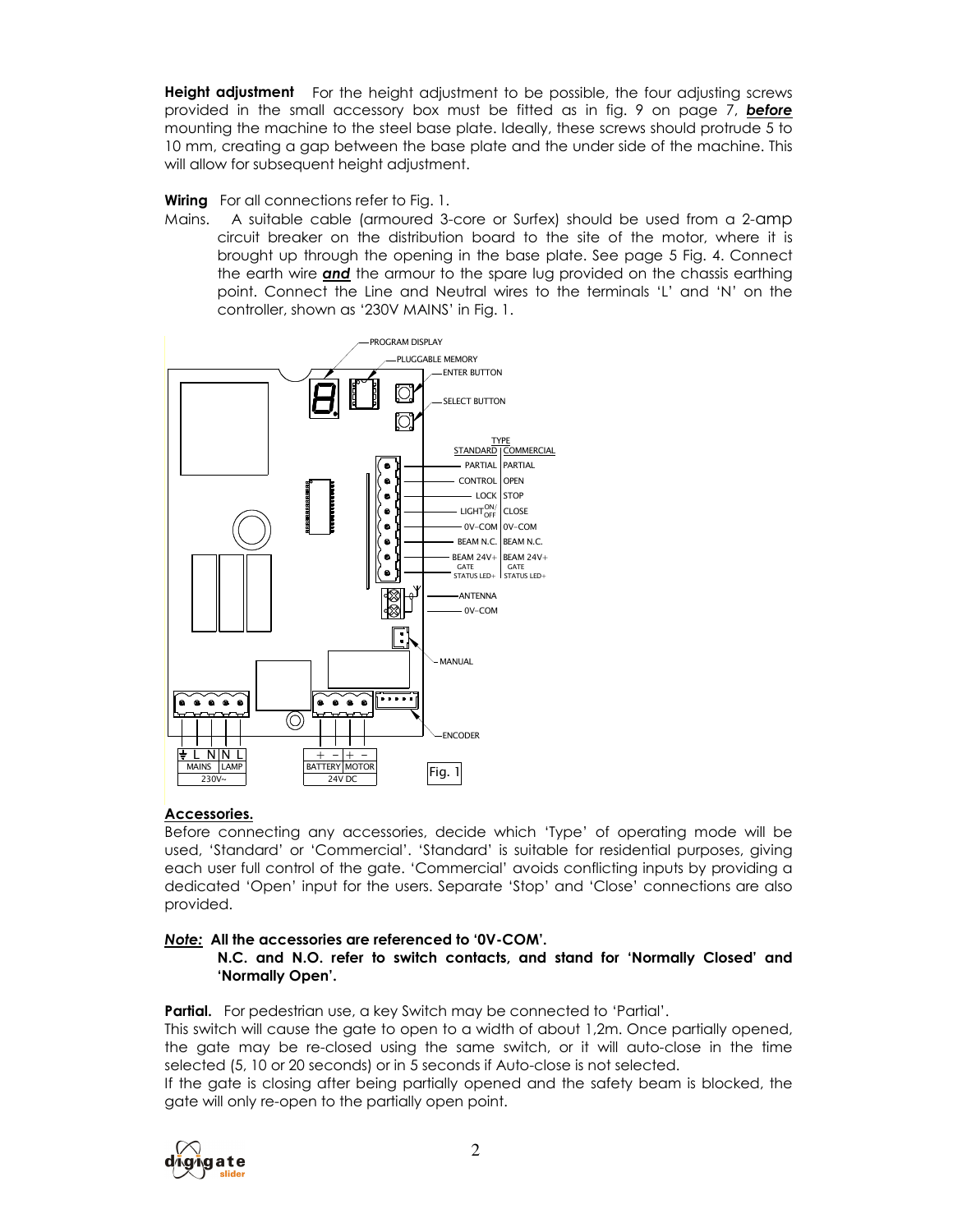**Control.** The wire for control from the intercom (or other devices for opening, ground loops, card readers, keypads, etc.) is connected to 'Control' or 'Open' depending on the 'type' chosen.

Lock. An optional switch (e.g. fitted to the intercom) may be connected this input. When active, the gate cannot be operated, even by a valid control.

Using this input once the gate is open will disable Auto-close until the Lock switch is released. In Commercial mode this input serves as a 'Stop' command.

Light <sup>on</sup>/<sub>Off.</sub> If an optional external lamp or lamps have been connected to 'LAMP, N, L' as in Fig. 1, these may be controlled by a push-button connected to this input. If off, they will be turned on or off if they were on. The combined power of these lamps is restricted to 250W.

In Commercial mode this input serves as a 'Close' command.

Safety Beam. If a Safety Beam is fitted, it is connected to '0V-COM', "Beam N.C.' and 'Beam 24V+'. If the Safety Beam is blocked whilst the gate is closing, it will automatically stop, pause and re-open. The Safety Beam has no effect during opening of the gate. An active Safety Beam will prevent the gate from Auto-closing, or being deliberately closed.

Position the Safety Beam low enough to protect toddlers and pets, yet high enough so that the under-side of most cars will not clear the beam. Be aware that high-bed trailers or trucks may not block the beam, and care must be taken while they are in the gateway.

If, during the course of the day, direct sunlight at a low angle falls on one side of the gateway, it is advisable to fit the transmitter of the Safety Beam units to that side.

The installation of Safety Beams is **strongly** recommended, especially if Auto-close is to be used. If Auto-close is selected and Safety Beams are **not** fitted, the gate will not operate, unless a wire link is fitted from '0V-COM' to 'Beam N.C.'. This is, however, not advised.

Gate Status. An LED fitted to the intercom in the house and connected to 'Gate Status LED+', will indicate the status of the gate by illuminating when the gate is not closed, and flashing while the gate is running. This signal may also be used to drive an audible device such as a buzzer, with interfacing suitable to the device.

On-board Radio Receiver. The Radio Receiver on-board will support up to 16 Digitronic eKey Remote controls. The recording of these uniquely coded Remotes is simple, as is the removal of the codes. These codes are stored in a plug-able memory chip, together with the controller configuration, limit positions etc., and may be swapped onto a replacement control board for maintenance purposes.

If an off-board Receiver is to be used, connect it to 'BATTERY' + and –, and the N.O. output to 'CONTROL/OPEN'. The On-board Radio Receiver should be disabled as follows:

Isolate the power by switching off the mains 220 volt supply, and removing the wire link between the batteries.

Remove the clear protective cover (held by a screw at the top) and the control board (held by a screw at the bottom).

Locate the link on the left side on the back of the board.

Using a small drill-bit, remove the small circle pad between the two square pads.

# Initial Power-up

Once the motor, the rack and the Rail-stops have been installed, proceed as follows:

- 1. Put the machine in 'Manual' by unlocking and pulling the Manual Over-ride Lever, and position the gate mid-way.
- 2. Connect the batteries with the white jumper lead, and switch on the mains.

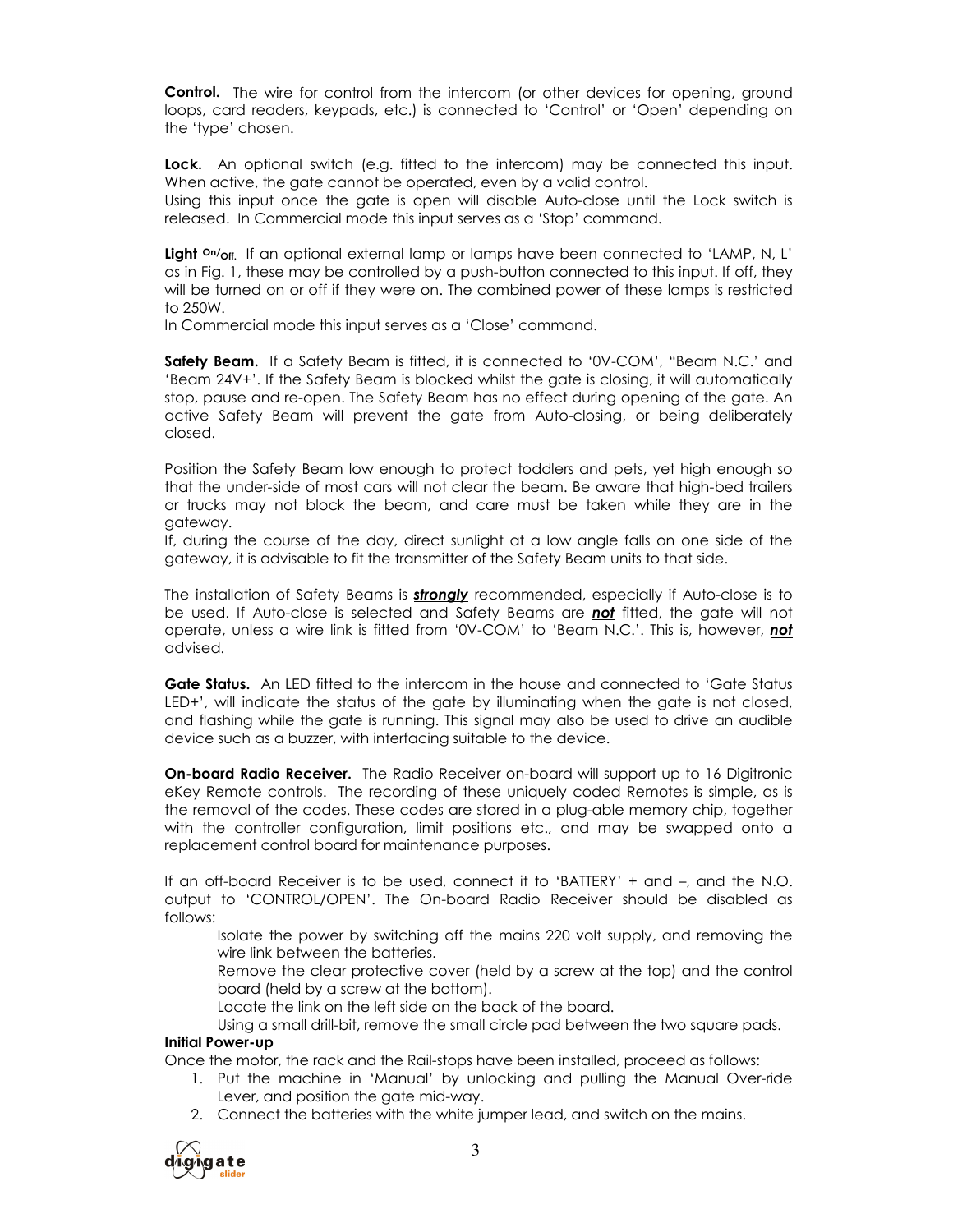- 3. Engage the Manual Over-ride Lever. The display will flash 'S C' and the motor will start running slowly.
- 4. Check that the gate is closing, in which case skip to 6. If not, go to step 5.
- 5. Pull the Manual Over-ride Lever. Referring to Fig.1, swap the Motor wires on the second plug. Re-engage the Manual Over-ride Lever and the motor will close.
- 6. On reaching the closed position, the operator will detect the rail-stop and halt. The display will show "C" for closed.

If the gate has stopped short of the fully closed position, this is an indication of the amount of power required by the gate, considering all the related factors.

The power setting and Obstacle Sensing are directly related, and should be increased incrementally and re-tried until the gate reaches the closed position on the lowest possible obstacle setting. If, on the highest setting of 3, the gate still fails to close fully, then the gate is possibly too heavy (greater than 400 Kg), or there is too much rolling resistance due to the condition of the track, the size of the wheels related to the weight of the gate, or the state of the wheel bearings and guide rollers. Also check that the rack is engaging smoothly with the gear, showing the correct clearance over the full length of travel.

# Programming Overview

Note: Programming mode may be entered only if 'C' (for closed), 'S-n' (Seek stopped) or if a fault code 'F' is displayed.

Programming of features is achieved by pressing the Enter (ENT) and Select (SEL) buttons together. The Program Display will show 'P'. Thereafter every press of the SEL button will cause a different letter to appear, each representing different features. When the required letter appears, press ENT to program that feature, and the letter will start flashing. Use SEL to step through the setting options and ENT to confirm the selection. After the display returns to 'P', press ENT to exit.

# Limits (L)

- 1. As above, press ENT and SEL together and 'P' will appear on the display.
- 2. Press the SEL button. The Display will change to 'L'.
- 3. Press the ENT button and the 'L' will start flashing.
- 4. Press the ENT button again and the motor will open slowly to detect the rail-stop.
- 5. The operator will automatically close again at normal speed, leaving a small gap before the stop, and the Display will show 'C'. The Limits have now been programmed.

# Obstacle Sensing (o)

- 1. Press SEL until 'o' is displayed. Levels 1, 2 and 3 of sensitivity may be selected, 1 being the most sensitive and 3 the least.
- 2. Press ENT and the 'o' and a digit will flash.
- 3. Press SEL until the desired option is displayed.
- 4. Press ENT to confirm the selection.
- Note: Start with this setting on 1, and increase it if, during normal running, the gate stops or reverses.

Next, record the Digitronic e-Key Remote control(s) as follows:

# Record Remote (r)

- 1. Press SEL until 'r' is displayed.
- 2. Press ENT and the display will flash 'r n' (for "new" remote).
- 3. Press the desired button on the e-key Remote. The decimal point on the display will flash.
- 4. Release the button and 'r C' will be flash. ('C' for 'confirm').
- 5. Press the same e-key Remote button to confirm the code.
- 6. Release the button and the display will flash 'r n', ready for the next remote, if any.
- 7. Repeat from step 3 for each required e-key Remote.

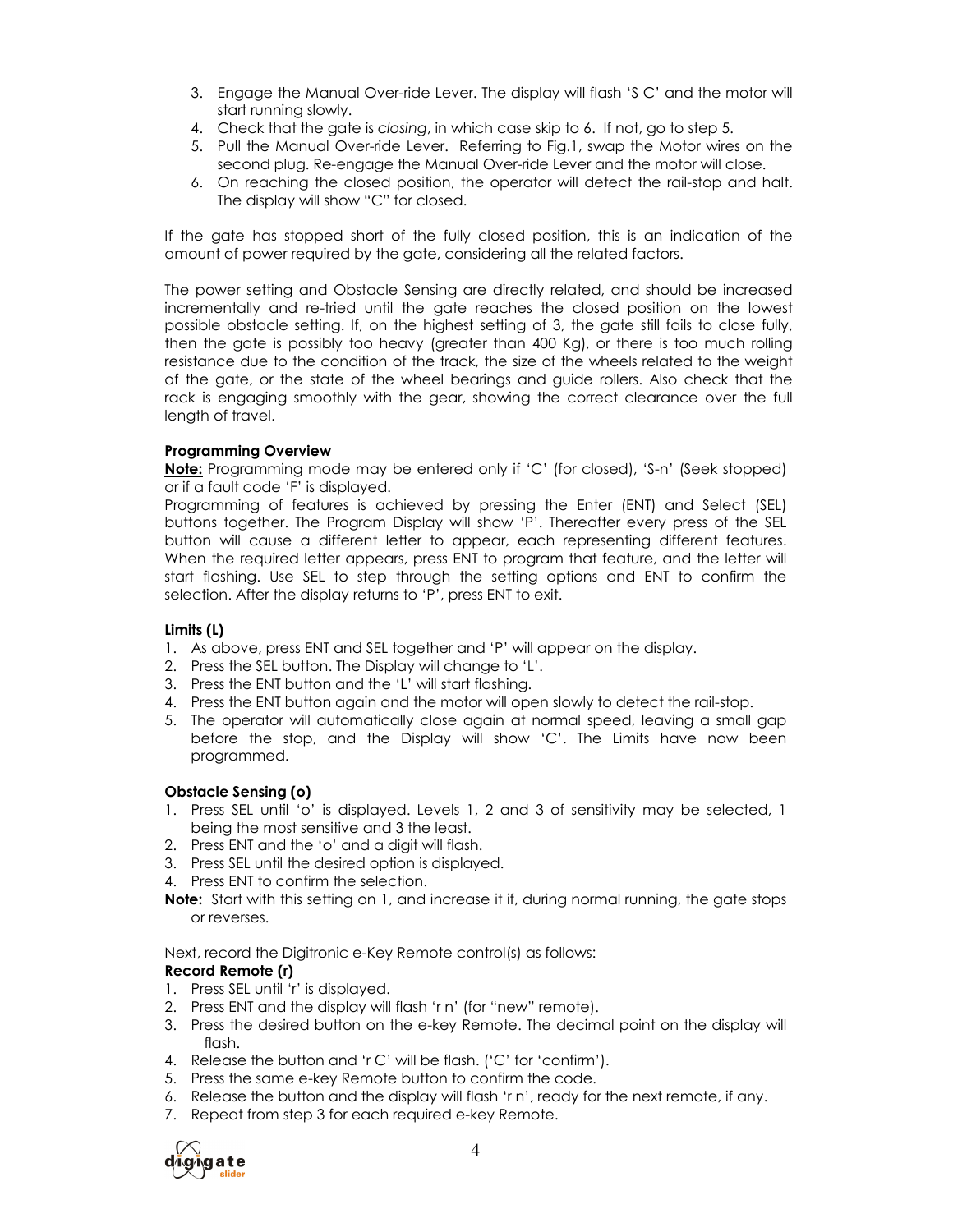### 8. Press ENT to end the sequence.

**Note:** The controller can store sixteen separate e-key Remotes, using different buttons on each. An attempt to record a seventeenth remote will be ignored.

To program the other features, refer to the **Quick Guide** section at the end.

# Normal Operation

# Standard (Residential) Type

Assuming the gate is closed, when the controller receives a command from a remote control, the gate will start opening, ramp up to full speed, and ramp down to stop in the fully open position.

The gate may now be closed using the remote control, or it may be left to Autoclose, if selected. The gate will close, ramping up and ramping down to stop in the closed position.

Whilst the gate is opening or closing, a further command will cause it to stop.

If the gate is obstructed while closing, the gate will stop, reopen at slow speed and bump the open rail-stop to re-calibrate itself.

If the gate is obstructed while opening, the gate will simply stop. When the gate next closes, it will do so at slow speed and bump the closed rail-stop to re-calibrate itself.

# Commercial Type

If selected as a Commercial Type, the controller regards all signals from remote controls as dedicated 'Open' commands, thus avoiding the conflict that arises in a multi-user situation.

If required, separate buttons for Open, Stop and Close may be installed, for instance, in a guard-room.

# Manual Over-ride

If it should be necessary to use the gate manually, slide the key-cover open, unlock and pull the Manual over-ride lever. The gate may now be operated manually. When the Manual over-ride lever is re-engaged, the motor will immediately start closing the gate at slow speed to re-establish the closed position. Normal operation will then continue.

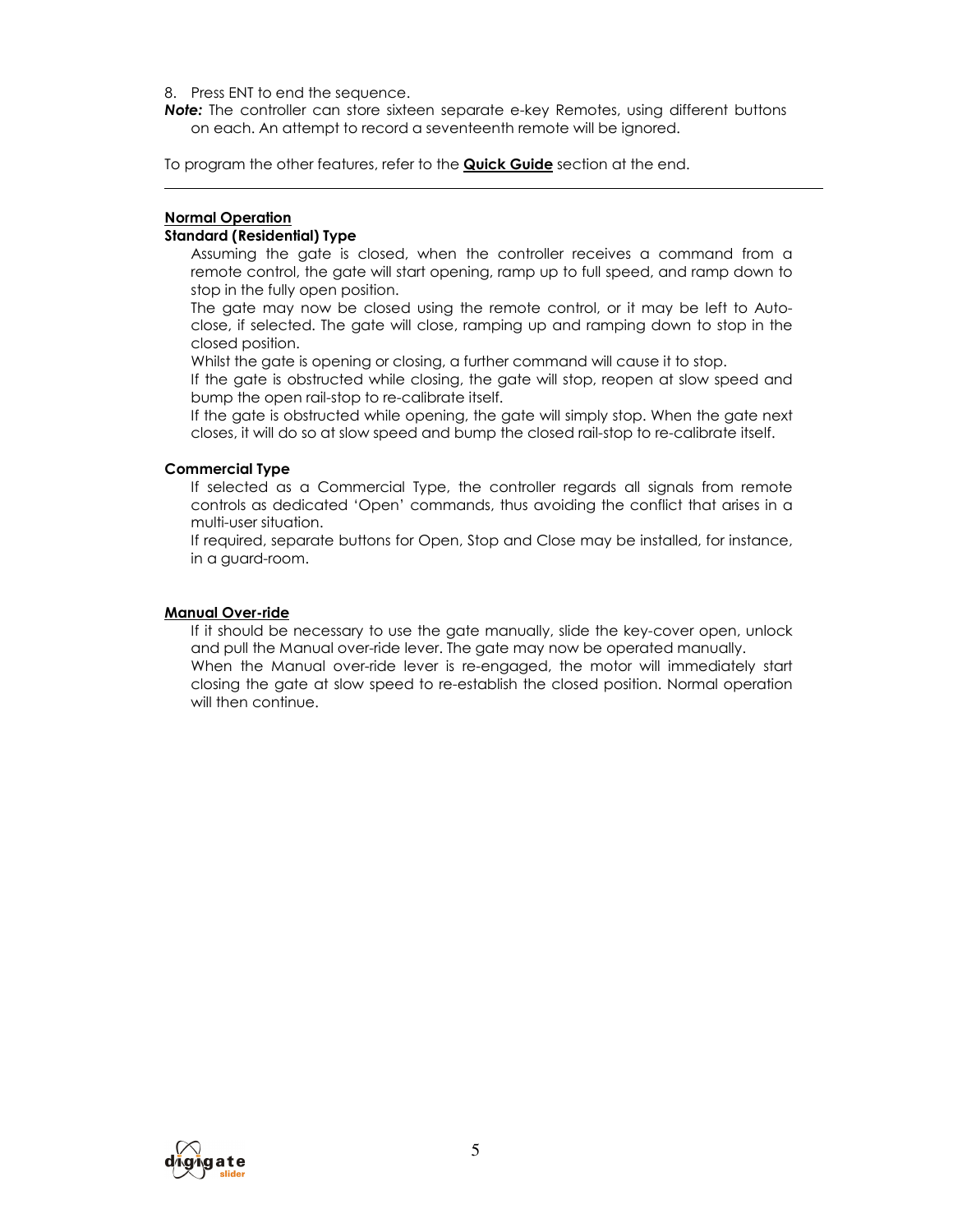# ROBO 24 SLIDING GATE OPERATOR QUICK GUIDE INSTRUCTIONS

### **Installation**

Install the 24V Robo sliding gate motor as per the enclosed instructions.

Important! For safety reasons, a sturdy rail-stop must be securely fitted to the track of the sliding gate in the fully open position, and in the closed position if there is no other physical stop.

The installation of Safety Beams is **strongly** recommended, especially if Auto-close is to be used. If Autoclose is selected and Safety Beams are not fitted, the gate will not operate, unless a wire link is fitted from '0V-COM' to 'Beam N.C.'. This is, however, not advised.

Wiring The 24V Robo is designed to operate on 220V mains supply and a built-in 24V battery. A suitable mains supply must be provided to the site of the gate motor.



#### Refer to Fig. 1

With the mains supply isolated, connect Earth, Line and Neutral.

An external lamp may be optionally connected to the terminals marked N and L, LAMP, 230V~. This lamp will come on with every gate operation and time-out after three minutes.

#### **Accessories**

Connect the accessories as indicated, referenced to '0V-COM'. All inputs, excepting the Beam, are 'Normally Open'.

If an off-board Receiver is to be used, connect it to 'BATTERY + and -, and the N.O. output to 'CONTROL/OPEN'. The common of the receiver must be linked to negative.

Note 1: Do not use 12v devices by connecting them to one of the batteries, as this will cause improper charging.

Note 2: The 24 volt supply from the Robo24 controller ('BATTERY +, -') is suitable for powering one or two safety beams and an extra receiver. Traffic Detector Loops, Intercoms, CCTV Cameras etc., must use their own power supplies.

#### Initial Power-up

- 1. Put the machine in 'Manual' by unlocking and pulling the Manual Over-ride Lever, and position the gate mid-way.
- 2. Connect the two batteries with the white jumper lead provided, and switch on the mains.
- 3. Engage the Manual Over-ride Lever. The display will flash 'S C' and the motor will start running slowly.
- 4. Check that the gate is closing, in which case skip to 6. If not, go to step 5.
- 5. Pull the Manual Over-ride Lever. Referring to Fig. 1, swap the Motor wires on the second plug. Reengage the Manual Over-ride Lever and the motor will close slowly.
- 6. On reaching the closed position, the operator will detect the rail-stop and halt, and display "C".

Once the operator has found the closed position, it is then necessary to learn the open position, as described in the next section. **Important!** For safety reasons, a sturdy rail-stop **must** be securely fitted to the track of the sliding gate in the fully open position.